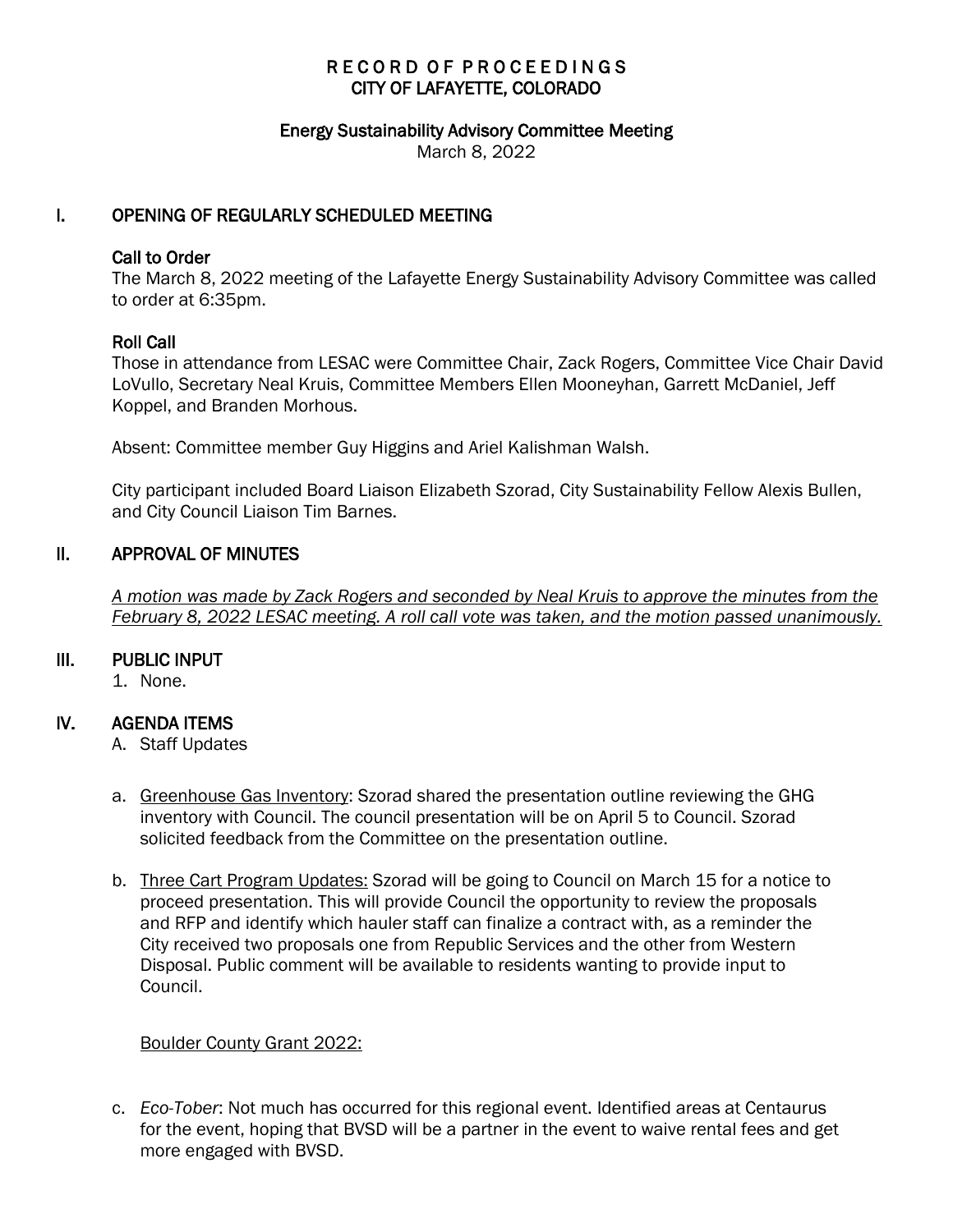- d. *Hard to Recycle Event*: Szorad will have a webpage for sustainability events featured on the sustainability landing page in the later this week. The webpage will feature all the events occurring in April.
- e. *Green Business Program*: Szorad is working with the designer on a logo for the Green Business Program. Final logo has yet to be determined, Szorad and Bullen will work to create Green Business webpage refresh. Video for green business program filmed earlier today that highlighted three businesses.
- f. *Staffing Support:* Bullen has been working on several items these past few weeks including: Earth Month Events, communications, getting up to speed on all things Lafayette, and new webpages. She has also started work outline the manufactured homes project and will be connecting with Morhous and LoVullo.
- g. *Electric Tools for Open Space*: Will be ordering tools and plants later this month for April 22 volunteer event.
- h. *Building Energy Codes*: City has been working with neighboring communities to discuss regional adoption of strengthening amendments to the building code. We are hosting our first regional public input meeting, LESAC should have received an invitation from our Chief Building Officer to attend. will be a more robust public engagement campaign that is Lafayette specific later in the year. Szorad explained the opt out or waiver consideration for Louisville and Superior. As a region we are discussing language if a natural disaster were to occur again what would the rebuild requirements look like while advancing energy codes. SWEEP has done some cost analysis regarding increase of costs that Szorad will share with LESAC once report is out.
- i. *Code Re-write Project:* Besides the energy code, the City is starting a project to re-write codes. Szorad explained that there are specific sustainability topics being reviewed such as outdoor lighting, open space, landscaping, wildlife corridors, etc. Szorad is working with planning to identify other opportunities as well to include. Also looking into an incentive program to implement City goals in exchange for something developers are interested in. Structuring an incentive program will be part of a public process to weigh in on benefits and eligible locations. This is project is in its early phases.
- j. *SharePoint:* Szorad worked with the IT department to develop a shared drive for LESAC members via SharePoint. Rogers and Mooneyhan have access to the shared folders. Rogers will be placing documents into that folder to share with the rest of the LESAC members. Szorad is hoping to share the folder by the next meeting.
- B. City Council Liaison Update:
	- 1. Barnes attended his first CC4CA meeting that discussed state priorities and upcoming issues (plastic bag ban, Xcel plant, etc.)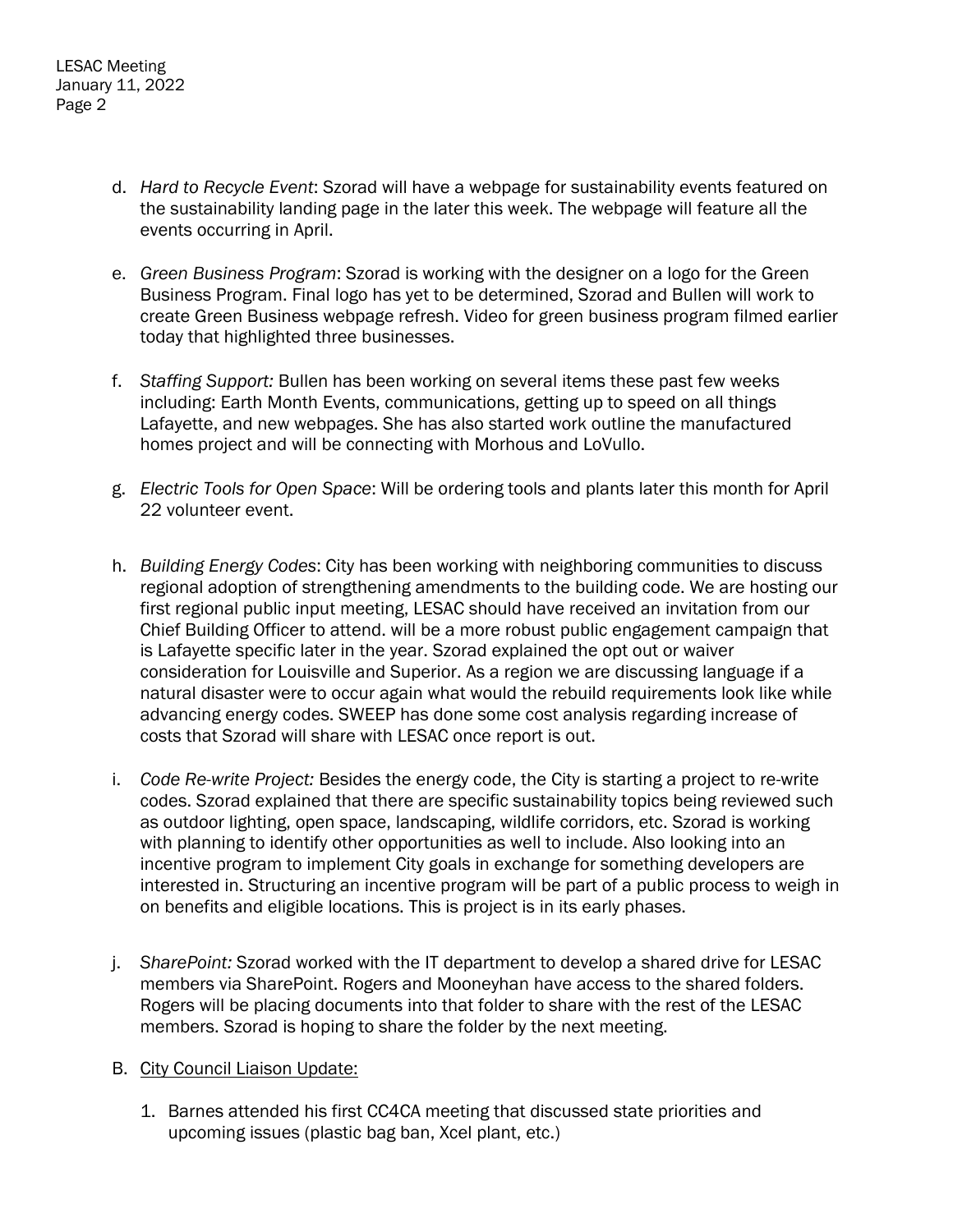- 2. City of Lafayette will have a legislative agenda for state-wide issues which will assist with organization.
- 3. Emergency ordinance for COVID is still in place for now, will re-evaluate as a County.
- 4. Discussed Mary Miller's complicated legacy versus Lafayette's goal of being an inclusive and equitable city.
- C. Other Business:
- 1. New Individual Project: McDaniel and Kalishman Walsh met with Szorad to discuss the possibility of their individual project. Discussed the possibility of working on promoting energy efficiency in rental properties or HOAs.
- 2. Earth Day Presentations Local Schools: Kruis discussed the idea of partnering with schools to engage students on sustainability topics. Barnes will connect Kruis with Centaurus as the school is doing an event.
- 3. Golf Maintenance Facility Energy Load Audit: Szorad discussed options with Mid-State to bypass the energy load audit and this was not possible. The audit is needed to determine if the existing electrical service entrance has enough capacity to add on 80amps for a dual port EV charger. It is likely that not all of the panels are maxed out, but in terms of what's being plugged into each breaker and if everything is turned on at one time – there is a large liability, breakers could break or a fire could start. An audit is needed to determine if the service entrance can handle the additional load. This will give the City the green or red light for an EV Pilot with Open Space. LESAC funds were approved for utilizing the money for the audit, Szorad is finalizing the contract with the consultant/electrician.
- 4. Earth Day Every Day Support April 30: Szorad and Bullen working on finalizing the Earth Day Every Day event. Looking for LESAC volunteers for staffing the booth – Szorad sent out a link with three two-hour time slots. LESAC currently has lightbulbs to hand out to attendees. Szorad asked the Committee if there is anything else LESAC would like to create or purchase for the event. At this time LESAC will be sharing a booth with WRAC. Potential to do a survey regarding interest of community solar.
- 5. Sustainability Board Brainstorm: Szorad continued the discussion of creating a Sustainability Board for Lafayette, expressing that WRAC is on board with this. LESAC is on board to create a Sustainability Board, need to figure out logistics. Barnes explained how working groups could lead high level discussions with the rest of the Committee. Mooneyhan contributed to state that it could be more decision based meeting.
- 6. Membership: Rogers expressed interest in staying with the LESAC Committee as Roger's term is up this month. *A motion was made by* David LoVollu and seconded by Ellen Mooneyhan to recommend Rogers to Council. A roll call vote was taken, and the motion passed unanimously, with Rogers abstaining.
- 7. Project Updates:
	- a. Mobile Homes and Low-Income Communities: None. Will meet in person and connect with Bullen.